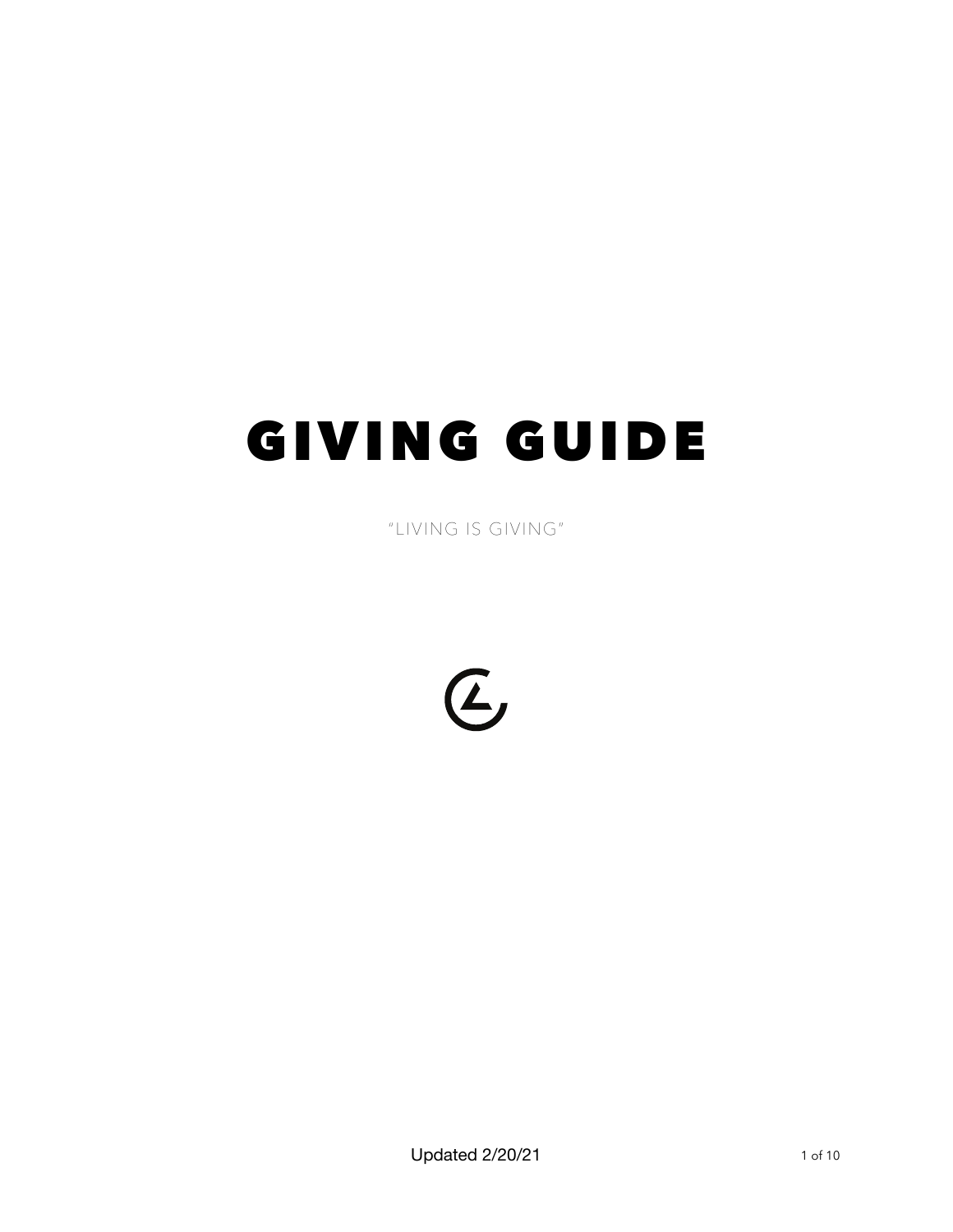### **2 Corinthians 9:6-7 (ESV)**

6 The point is this: whoever sows sparingly will also reap sparingly, and whoever sows bountifully will also reap bountifully. 7 Each one must give as he has decided in his heart, not reluctantly or under compulsion, **for God loves a cheerful giver.**

"There are three conversions a person needs to experience: The conversion of the head, the conversion of the heart, and **the conversion of the pocketbook.**" Martin Luther

### **Malachi 3:8-12 The Message (MSG)**

9-11 "Bring your full tithe to the Temple treasury so there will be ample provisions in my Temple. Test me in this and see if I don't open up heaven itself to you and pour out blessings beyond your wildest dreams. For my part, I will defend you against marauders, protect your wheat fields and vegetable gardens against plunderers." The Message of God-of-the-Angel-Armies. 12 "You'll be voted 'Happiest Nation.' You'll experience what it's like to be a country of grace." God-of-the-Angel-Armies says so.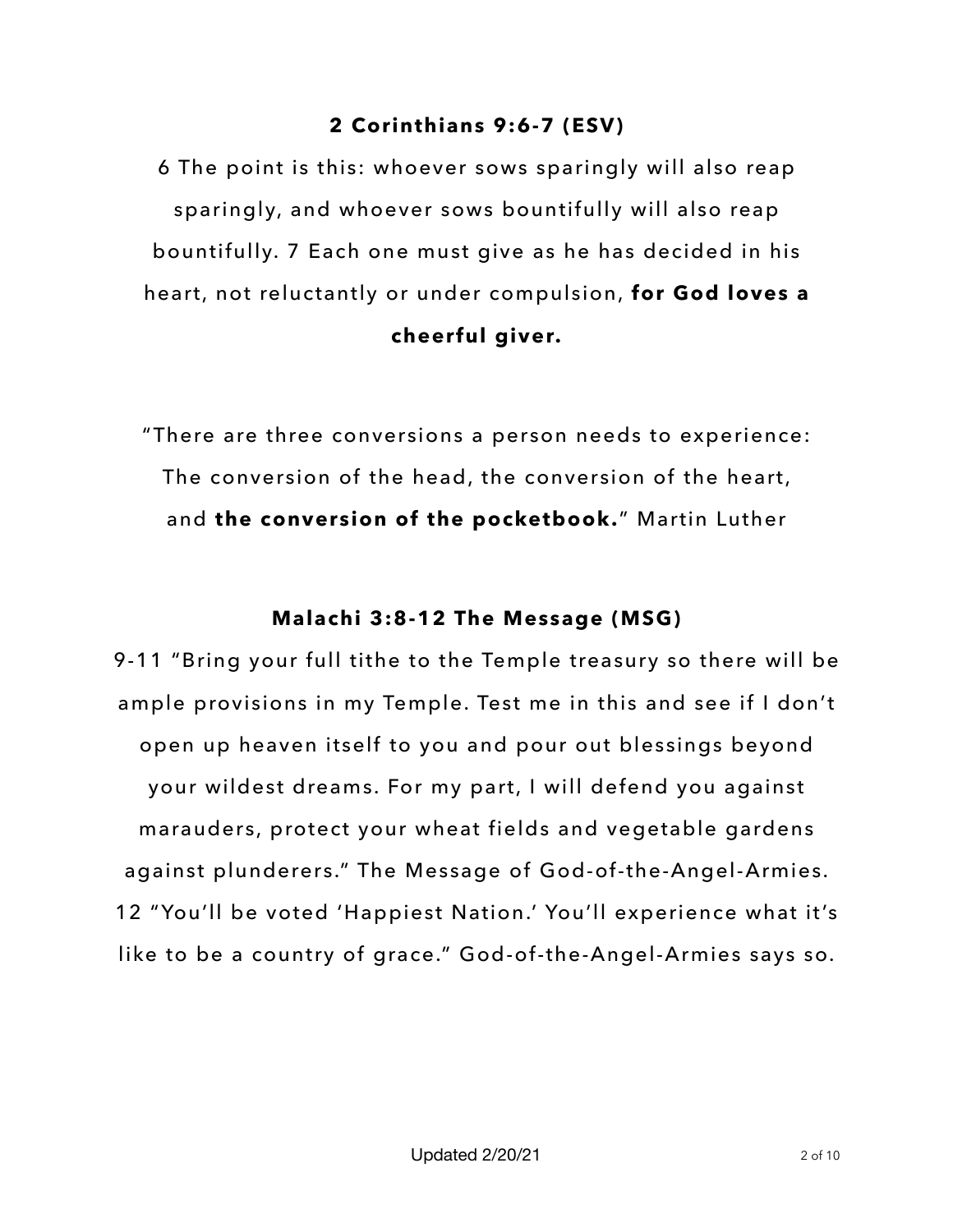**Talking about money** can be challenging on many levels. Some of us feel we don't have enough and others have more than we need. Wherever we are on the spectrum, we are not defined by how much money we do or do not possess. We are defined by Jesus. We are a King's Kid! Who the Son set free is free indeed, come on somebody shout - **"I AM FREE."**

Financial health and integrity impacts our future trajectory. We have seen this time and time again. As a King's kid, it is important we know how the Kingdom works and operates in all ways, including our money. Having financial literacy and exercising the principles God teaches us is a game changer. God is a giver, and we get the joy to be cheerful in the same way to God's glory - we are **forever changed**. We don't own any of it - God does. We are stewards of the resources He has given us. Giving impacts us deeply in our hearts and that is why God wants it **for us,** not from us. We move what we know, from our head to our heart, through our hands.

We at City Life believe that Living is Giving. We believe we get to give, and don't have to give. It's an opportunity to be like Jesus. We exercise our faith, worship, and show deep level of trust as we give. Giving is as natural as living, and when we give, our lives enter fun depths of adventure. Generosity is our **privilege!** We hope this material is helpful on your giving journey to steward and invest in what Jesus is up to! We make an **INVESTMENT** into the FOREVER **KINGDOM.** We hope this guide can help disciple us further on how to see generosity as an investment.

#### LET'S DO IT!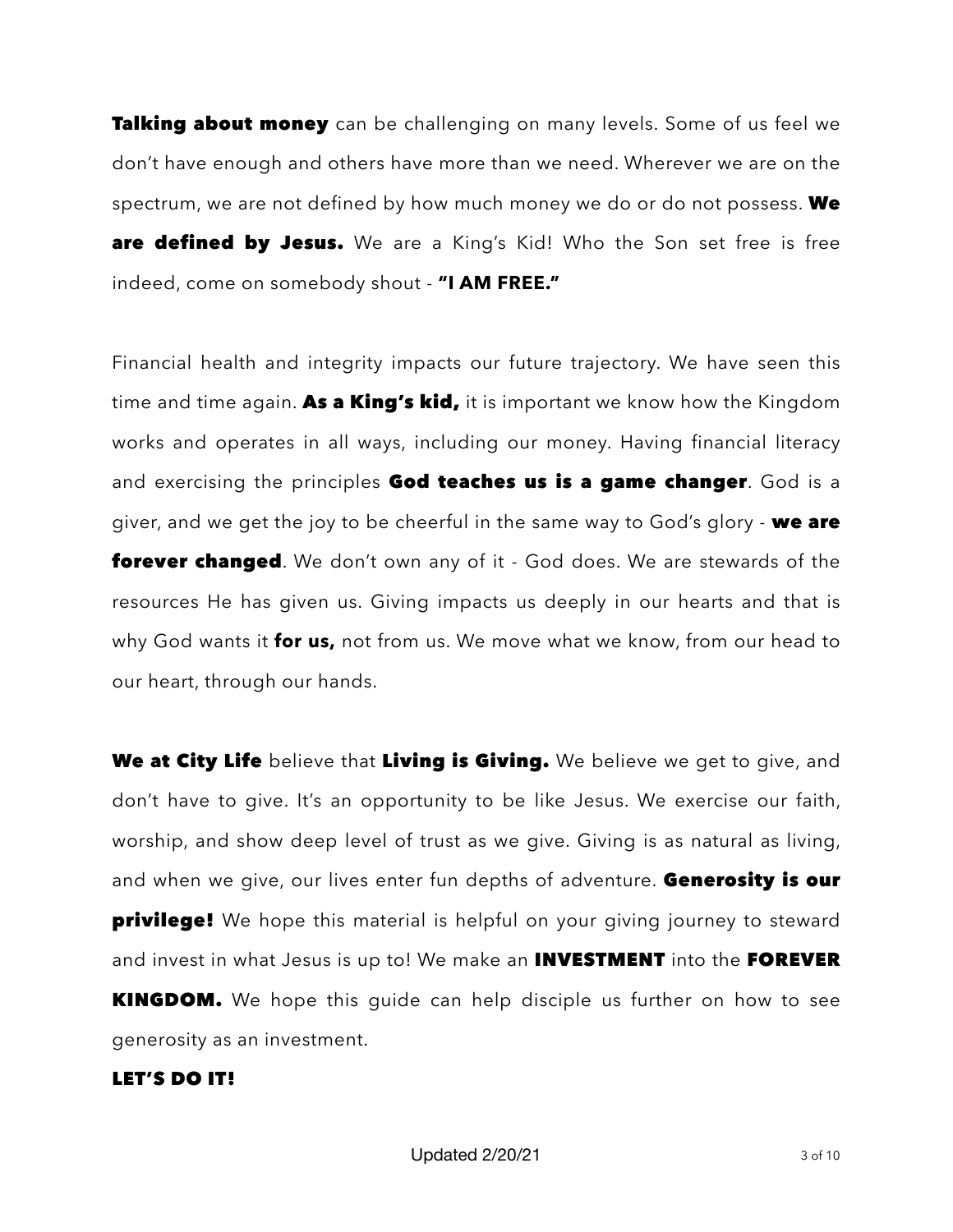### WHAT IS A TITHE?

Simply put, a tithe (tenth) is the first 10% of our income. It's measured in money or monetary gain; not our time or talents. Leviticus 27:30 (ESV) 30 "Every tithe (tenth) of the land, whether of the seed of the land or of the fruit of the trees, is the Lord's; it is holy to the Lord."

### WHAT IS AN OFFERING?

You may hear this term in church. This refers to giving above a tithe and is more of a one-time giving opportunity. Example - supporting a missionary when they come to City Life, an offering for Christmas and Year End Push, or sponsoring a child for food/clothing. There is much debate about if all giving is an *offering* in the New Covenant, and overall we have found it helpful to operate in the tithe first and then offering next out of the "we get to, not have to" mindset.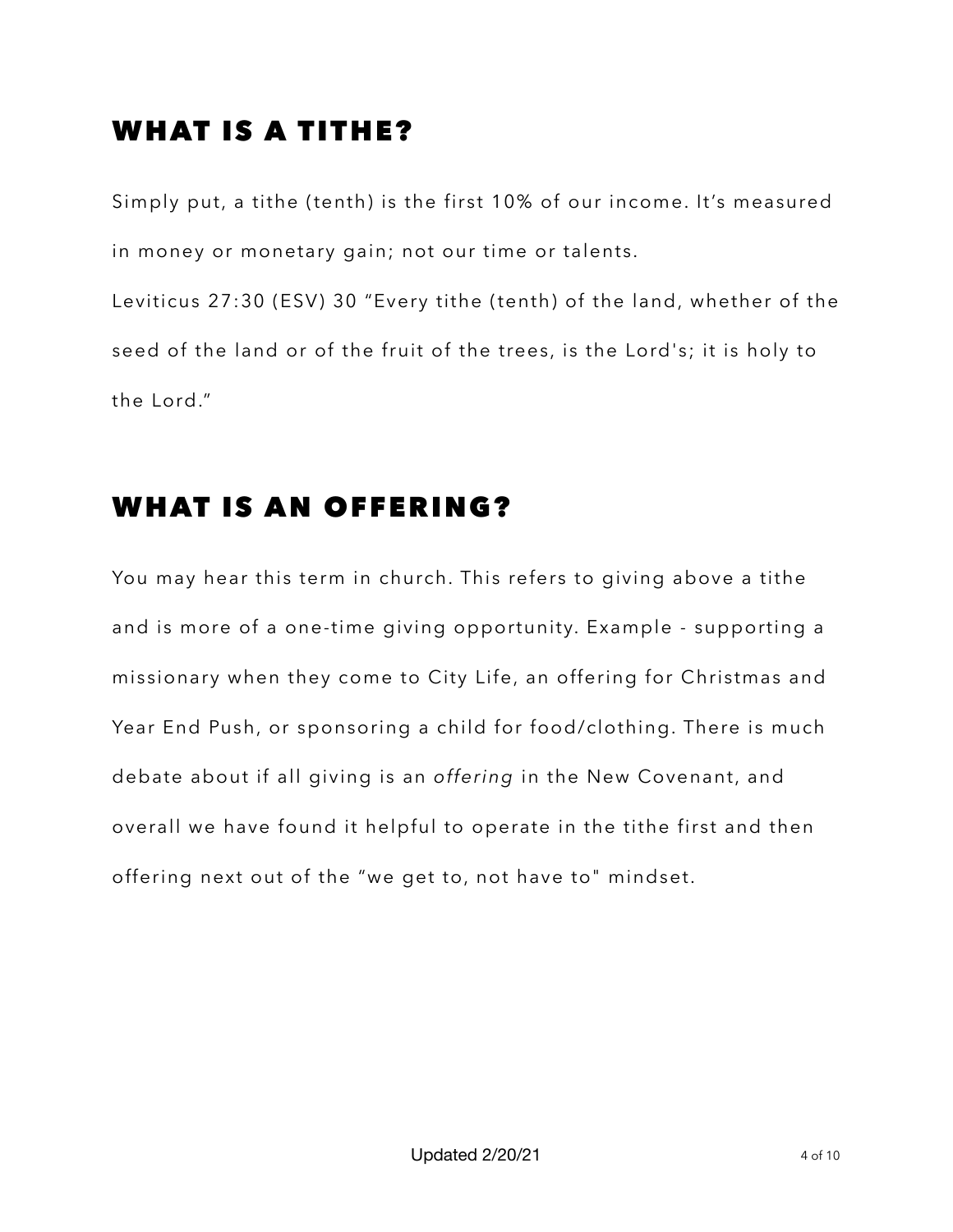### WILL I GET RICH WHEN I GIVE?

This is a massive misconception for many. The answer is…no. We don't give to get monetary blessing alone, we give for God's Glory and for His Story. We give for the advancement of the Good News, making disciples, & helping the poor. The great news is we have a good Father who will reward us, and we will reap mightily both now and forever. That may include great blessing through monetary means, but it certainly includes promises of a treasure forever. The superior truth is how am I stewarding and being faithful with God's resources He has graced us to have and invest to sow seed.

### WHY WOULD GOD WANT MY MONEY?

God doesn't want our money; He wants our hearts. We can't serve two masters. We can only serve one. God doesn't want us to be set free from sin alone, but also walk in that freedom daily. The love of money and lie to not be content destroys so many of us. Generosity is one of the quickest ways to cut the umbilical cord on coveting and reminds us that God is in charge of it all. Becoming a radical giver is a joyful opportunity. We trust, believe, and practice that we can't out give God. As we keep an open hand and are faithful in a little, He blesses us to be more generous with a lot.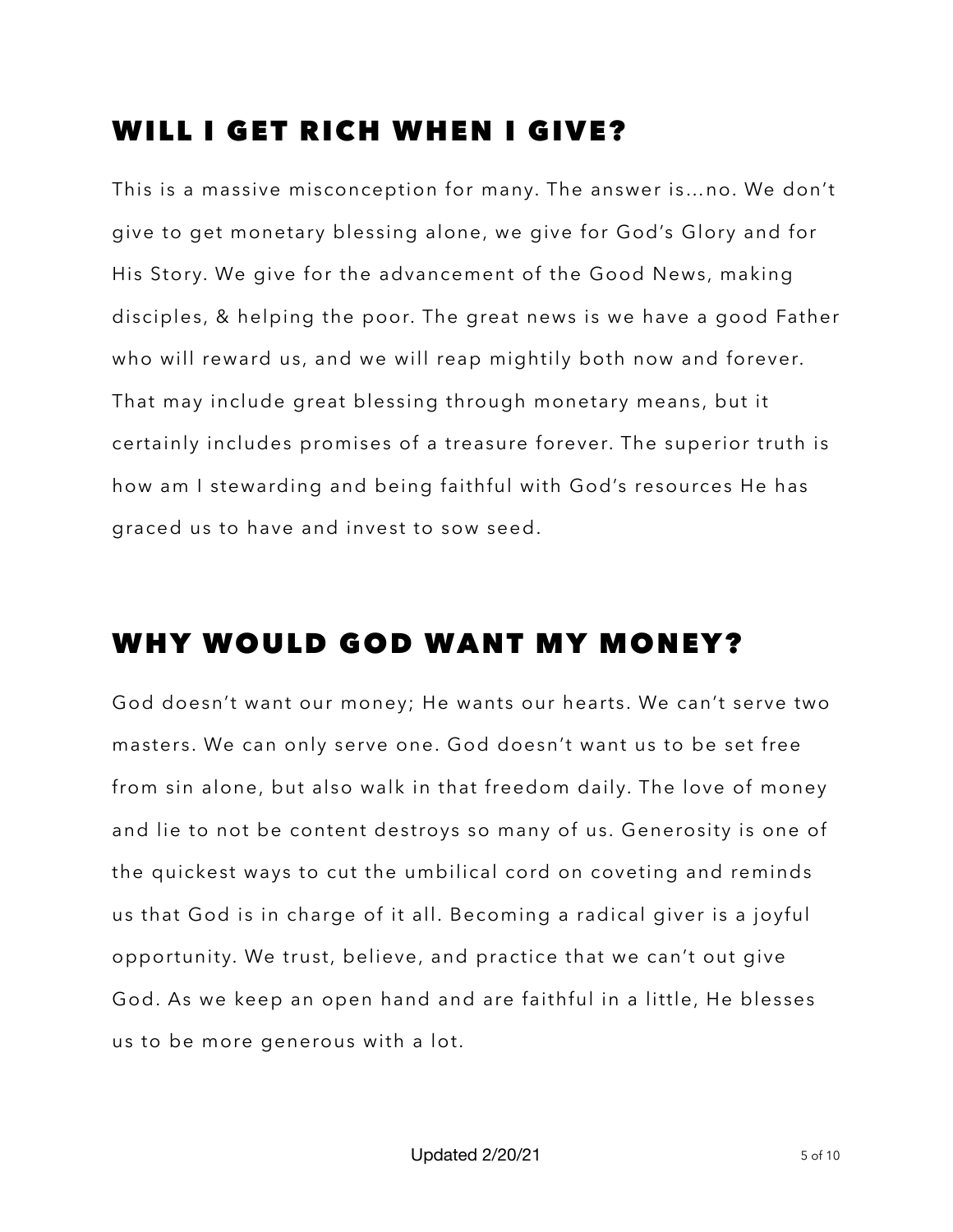## DO I HAVE TO TITHE?

The short answer is no. Jesus bought our freedom from the law, and we are not under any curse. The longer answer is tithing is a powerful Kingdom principle and opportunity to give and be a part of what God is doing. Giving is a grace from God.

It's not what God wants from us, but more of what He wants for us. We don't own anything, God owns it all. We ask God what He would have us give. Tithing is a powerful exercise to begin the giving adventure for us to trust God with our finances. We see tithing more like the floor of God's generosity structure. In the Old Testament, the tithe was created as somewhat of a tax structure and overall scholars believe Israel tithe totaled approximately 23% of their income, others believe it was a flat 10%. The point is they gave first out of all their increase. To the tabernacle, the poor, and hungry, the Israelites gave their tithe.

In the New Testament, we see followers supporting [Jesus' ministry](https://www.biblegateway.com/passage/?search=luke%208:1-3&version=ESV;MSG)  [\(Luke 8\),](https://www.biblegateway.com/passage/?search=luke%208:1-3&version=ESV;MSG) others [giving all they had \(Acts 2, 4\)](https://www.biblegateway.com/passage/?search=acts%202:45,%20acts%204:34-35&version=ESV;MSG) at times and the main theme is EXTREME GENEROSITY CHEERFULLY. Woah!

Tithing begins that journey to plant seed in the Kingdom of God. Remember, Jesus says where our treasure is our heart is…

Ultimately, each one of us needs to seek God for what sacrificial giving and to be extremely generous with our resources looks like.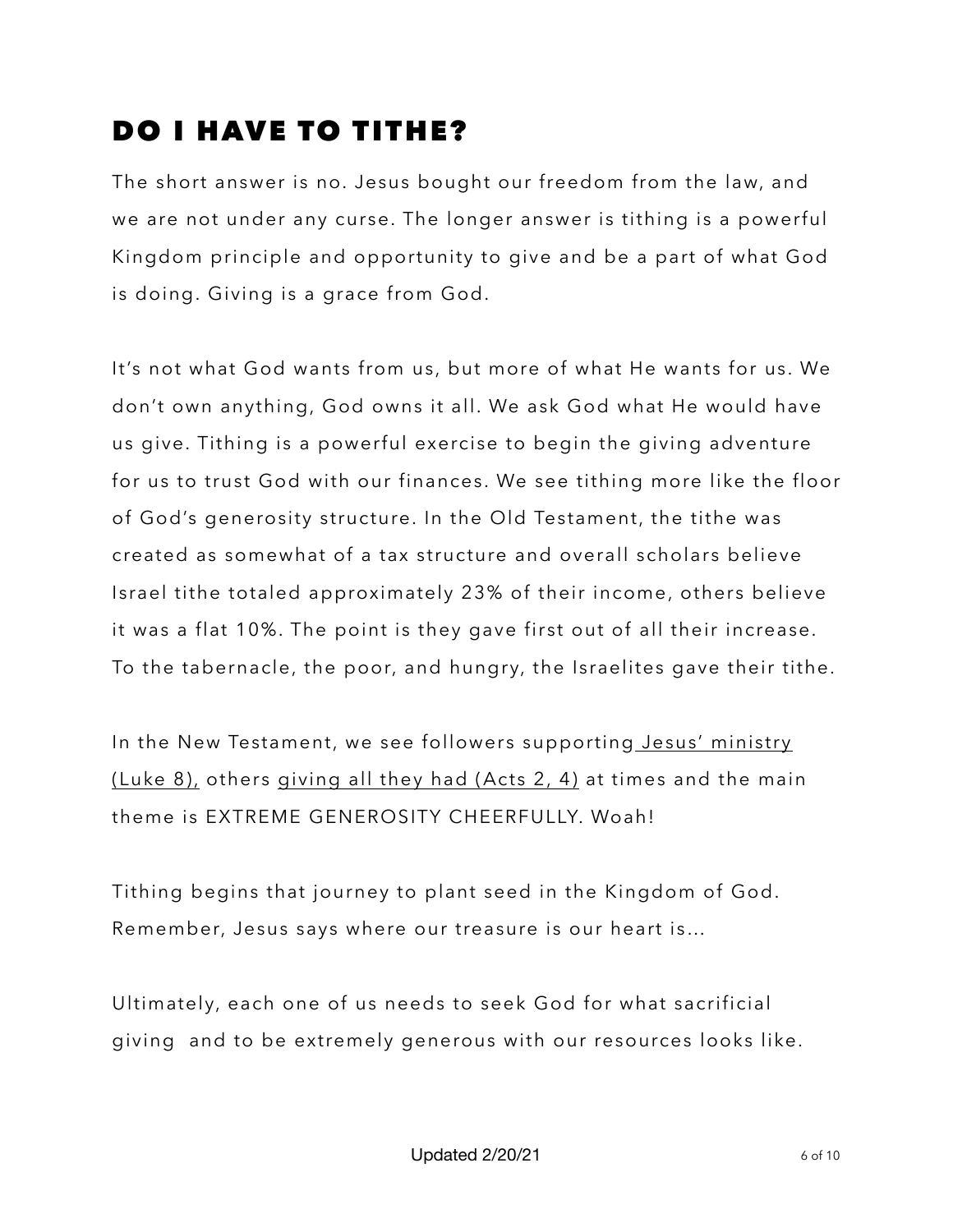## I WANT TO GIVE & INVEST IN THE KINGDOM, BUT WHERE DO I START?

God has established His Church as the manifold wisdom of Himself. The church is a home, a people, and a body with Jesus as the head. Jesus uses the church as a vehicle for His Good News to travel in, disciples to be made, the Kingdom to be caught/taught and be an example of holistic restoration to a fallen world. We want God's Church to have ample resources for the cause of Christ! We believe and practice the freedom of tithing and being generous to our Local Church first and then giving outside next in that order. We are free to do so, with hearts cheerfully, and we invest in a Kingdom that will reign forever. This is a great place to start.

### Ephesians 3:10 (ESV)

10 so that through the church the manifold wisdom of God might now be made known to the rulers and authorities in the heavenly places.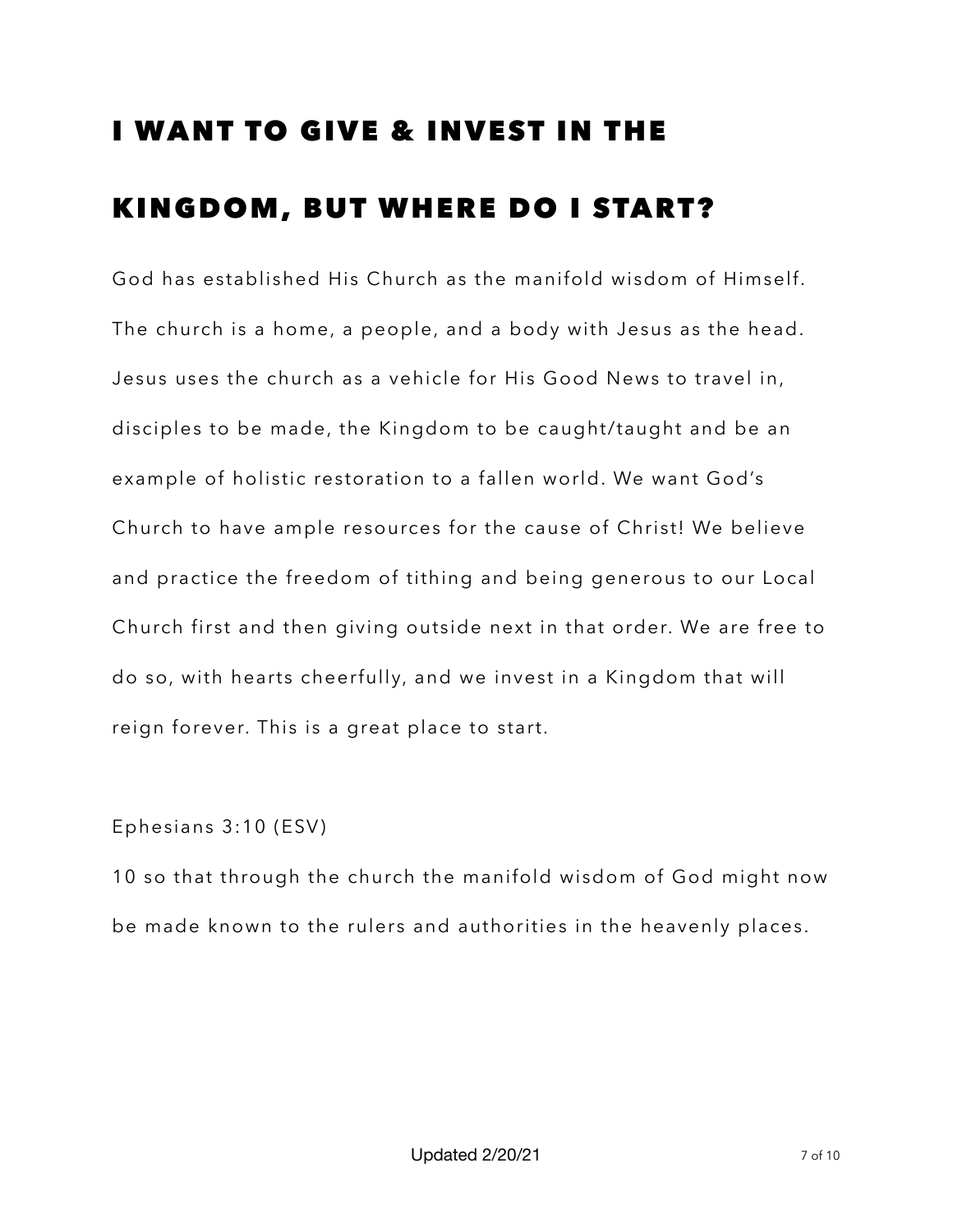## WHY GIVE TO CITY LIFE?

City Life is Jesus' bride, His local church (ekklesia). If you call City Life home, let's make this the best home we ever could. Let's help reach more of God's kids to come back home. We have a crazy big prayer that Jesus is coming back for City Life first because we are so radical about His love:-) Hey, you can't knock us for dreaming big!

So if you call City Life home or simply want to help us, we would love to run together.

More resources means the further we can travel to keep *Loving the City and World ONE LIFE at a Time!* 

### GIVING TO CITY LIFE HELPS EMPOWER

- [Staff](https://www.biblegateway.com/passage/?search=1%20Timothy%205:16-18&version=ESV;MSG) ([Helping equip the church for the work of the](https://www.biblegateway.com/passage/?search=Ephesians%204:12-16&version=ESV;MSG)  [ministry](https://www.biblegateway.com/passage/?search=Ephesians%204:12-16&version=ESV;MSG))
- [Facility rentals for ministry](https://youtu.be/It05aQUrmSQ)
- [Ministry operations to serve the people](https://www.biblegateway.com/passage/?search=Luke+8%3A1-3&version=ESV)
- [Love the City Impact](https://www.youtube.com/watch?v=FElzpEhO2T4&t=34s)
- Love the World Missions work
- Plant 100's of [ARC Life Giving Churches](https://www.arcchurches.com/)
- [CL Stewardship Guide](https://drive.google.com/file/d/19O0uRfB34nXjqkBPWbFx2F1x43P55CHn/view?usp=sharing) 
	- [2020 City Life Annual Report](https://www.citylifelansing.online/2020-year-end-report)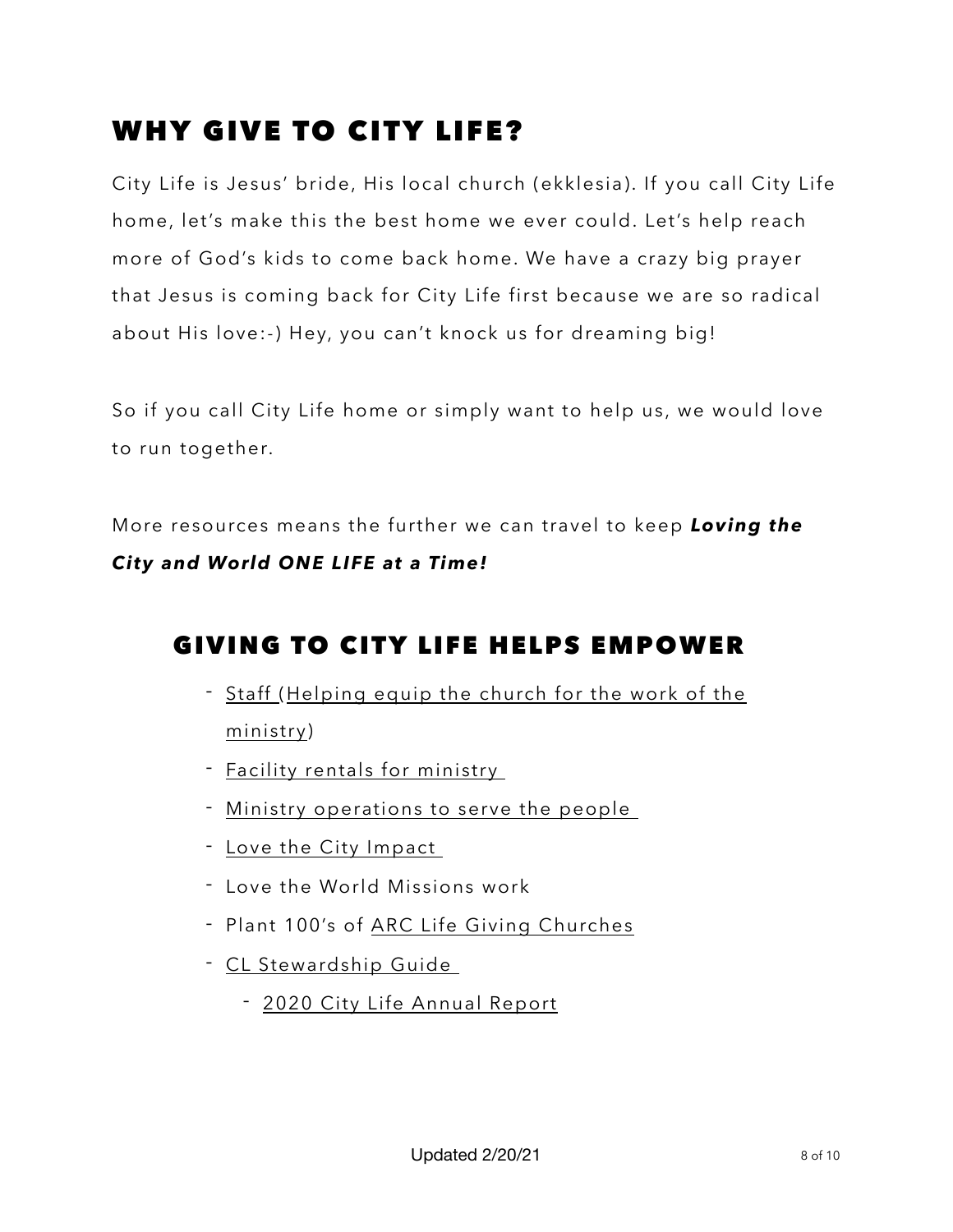### HOW DO I START GIVING AT CITY LIFE?

### 1. **WAYS TO GIVE**

- 1. [www.citylifelansing.com](http://www.citylifelansing.com)
- 2. Download the Church Center App
- 3. Text to give any amount to 84321
- 4. Mail in a Check (PO Box 22181 Lansing, MI 48909)
- 2. **CREATE AN ACCOUNT**  Click Give & follow the steps to create an account
- 3. **AUTOMATIC/RECURRING GIVING** Setting up automatic/recurring giving helps us live out our conviction of generosity. (We joke around that the Board of Water & Light shouldn't have autopay and not God's Bride..lol..jk…well kind of:-)

## SHOULD I RECORD MY GIVING?

Absolutely! This is a perfect way to show faithfulness in the area of finances. If you are [giving to be seen](https://www.biblegateway.com/passage/?search=Matthew%206:2-4&version=ESV), that is a separate issue. Not tracking giving can be a form of deception also. It can be that we don't want to be honest with ourselves. Keeping good records helps each of us account and track healthy consistency. (God is into numbers, He has a whole book of the Bible named Numbers) Luke 16:10 (ESV) "One who is faithful in a very little is also faithful in much, and one who is dishonest in a very little is also dishonest in much.